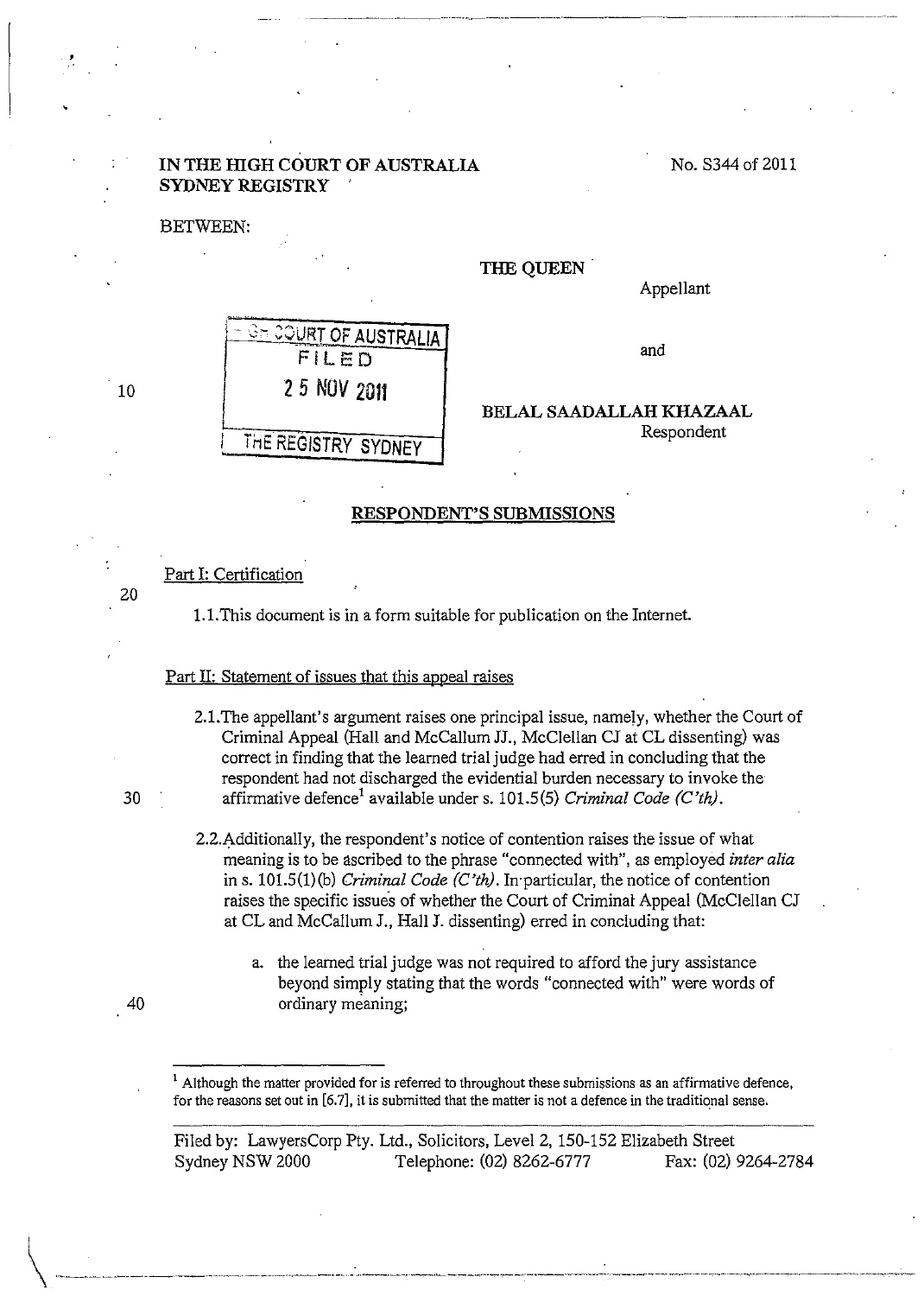- b. the learned trial judge was not required to direct the jury that there must be more than merely a remote, or tenuous, connection between the document and assistance in a terrorist act;
- c. the learned trial judge was not required to direct the jury that it had to be satisfied beyond reasonable doubt *inter alia* that:
	- i. The accused was aware that the document would be used, or would in the ordinary course of events be used, for assistance in an action or threat of action; and that
	- ii. At the time of the making of the document, the accused was aware that the action, or threat of action, contemplated by some person was one which was a terrorist act, within the meaning of s. 100.1(1) *Criminal Code (C'th);* and ·
- d. the acts described in the document were themselves terrorist acts, and were "acts contemplated by the [respondent]", even though the learned trial judge did not, at any stage when summing-up to the jury, direct the jury to consider whether the commission of those acts had, in fact, been "in the contemplation" of the respondent, whether by himself or others.

# Part III: Notice in accordance with s. 78B *Judiciary Act 1903 (C'th)*

3.1. The respondent considers that notice under s. 78 of the *Judiciary Act 1903*  need not be given.

### Part IV: Material facts which are contested

- 30 4.1.In its submissions, the Crown contends that the "respondent submitted the book ... to the administrators of a website connected with al-Qaeda ('the Almaqdese website'), which contained a number of other publications composed by leaders of known terrorist groups" (Applicant's submissions at [11]). The nature of the Almaqdese website was, however, a matter of sharp contest between the parties at trial. Far from being a terrorist website, the respondent argued that it was a website, which made available information covering a broad range of Islamic topics.
- 4.2.As part of the defence case, a Mr. Dandan was called. Mr. Dandan was, at the time, an expert in information technology; and was also knowledgeable in matters of 40 religion, having been appointed to the reference group on Islamic issues convened by the then Prime Minister, John Howard, as well as being the Vice President of the Lebanese Muslim Association, the largest Islamic organisation in Australia.
	- 4.3. Shortly after the respondent's arrest, Mr. Dandan visited the Almaqdese website and undertook an analysis of the information contained therein. As at June 2004, when he inspected the website, he concluded that it was an information portal, which one

10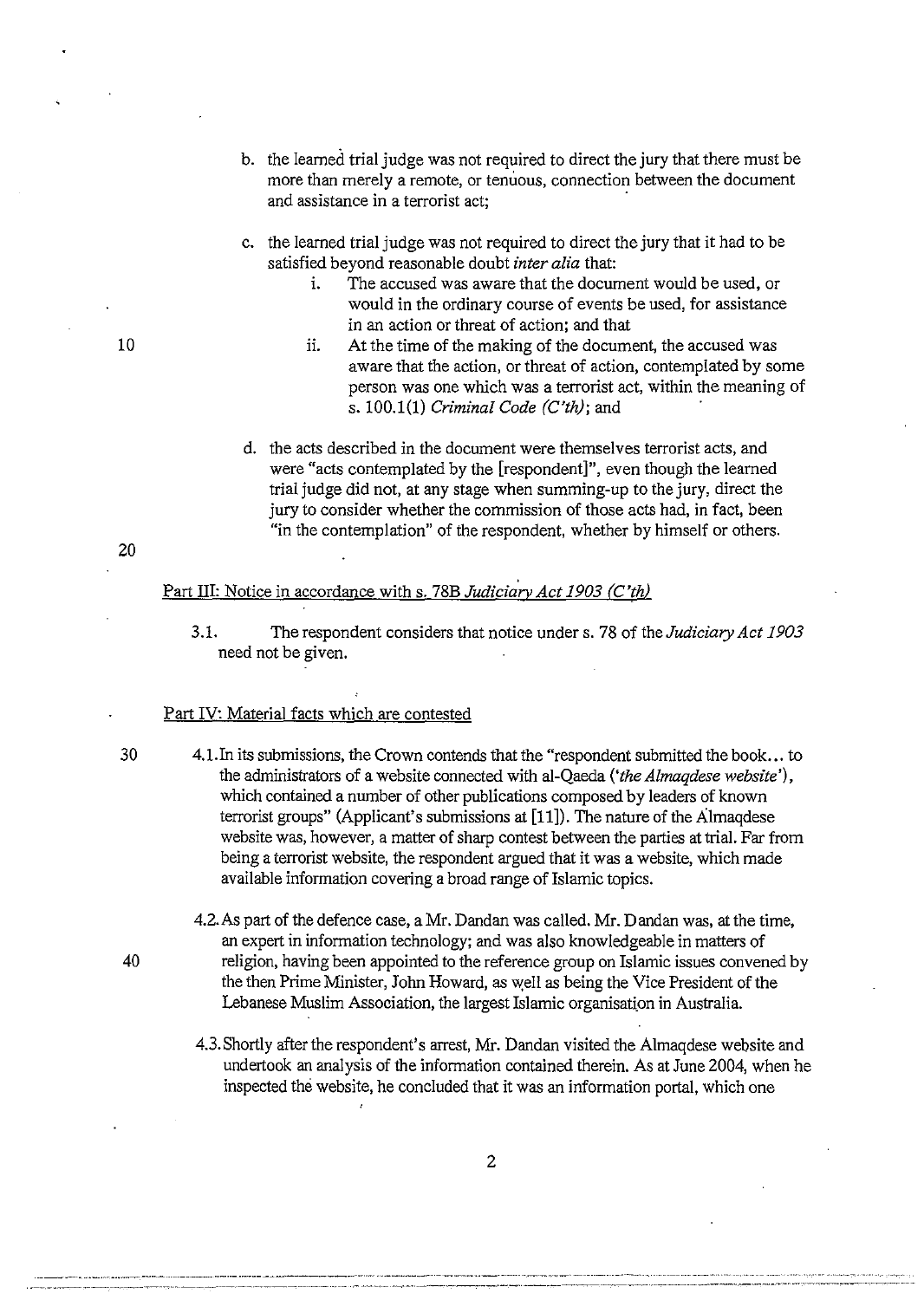could locate, if searching for information on an Islamic topic. It contained a variety of forums in which one could pose questions concerning Islamic issues, and also receive advice (or Islamic rulings) in response. Topics discussed included prayer, marriage and divorce. Although there were documents dealing with the topic of Jihad, Mr. Dandan concluded that the bulk of the material related to the other topics just mentioned.

4.4.Mr. Dandan was also tasked with tracing the sources of the material from which the relevant document had been compiled. He concluded that each of the source 10 documents had, in fact, originated from the Almaqdese website. The document was thus merely a compilation of material already found on that website.

> 4.5.In relation to the actual contents of the book, the evidence showed that the material included had been authored at various periods in history. Indeed, as the Crown's Arabic language expert, Dr. Gamal, conceded, the first portion of the book was in a form, or style, of Arabic, which would not readily be comprehensible to the bulk of modem day Arabic speakers.

4.6. The final two segments, upon which the Crown chiefly relied in addressing the jury, 20 were taken from works entitled "Knights under the Prophet's Banner" written by Ayman al-Zawahiri and a further document by a Sheikh AI-Azzdy. Each of those works had been available for download from other publicly accessible websites, and there were other references to those in blogs and journalistic articles. Significantly, the last chapter of the book, which was an excerpt from the work "Knights under the Prophet's Banner"· had been, as indicated in the book itself, published in the Asharq Alawsat newspaper, an Arabic-language newspaper, was published in the United Kingdom and distributed world-wide.

4. 7.It should be noted that there was no evidence adduced, which was capable of proving 30 that any person had, in fact, read the document. It was for this reason that the indictment, as originally drafted, was amended in respect of count 2. Rather than pleading an incitement to commit a terrorist act or acts, the Crown instead pleaded an attempt to incite a terrorist act or acts. It should also be noted that the jury was unable to reach a verdict in respect of this count.

4.8.It is conceded that there was no dispute at trial that the respondent had compiled the book. Accordingly, as the Crown states, one issue was whether the book was connected with facilitation of a terrorist act. In this regard, the respondent argued that the book was, intrinsically, incapable of facilitating a terrorist act. The respondent 40 also argued that he did not intend to facilitate a terrorist act. However, he was prohibited from pursuing that line of argument, owing to the learned trial judge's ruling that the evidential burden under s. 101.5(1) *Criminal Code* (C'th) had not been discharged.

3

···--~------ ···---· -- ----····· ------- ~----- -· '' -------· ·-------- - --~- -·· --- -------------------------------------- --------- ------------~ -----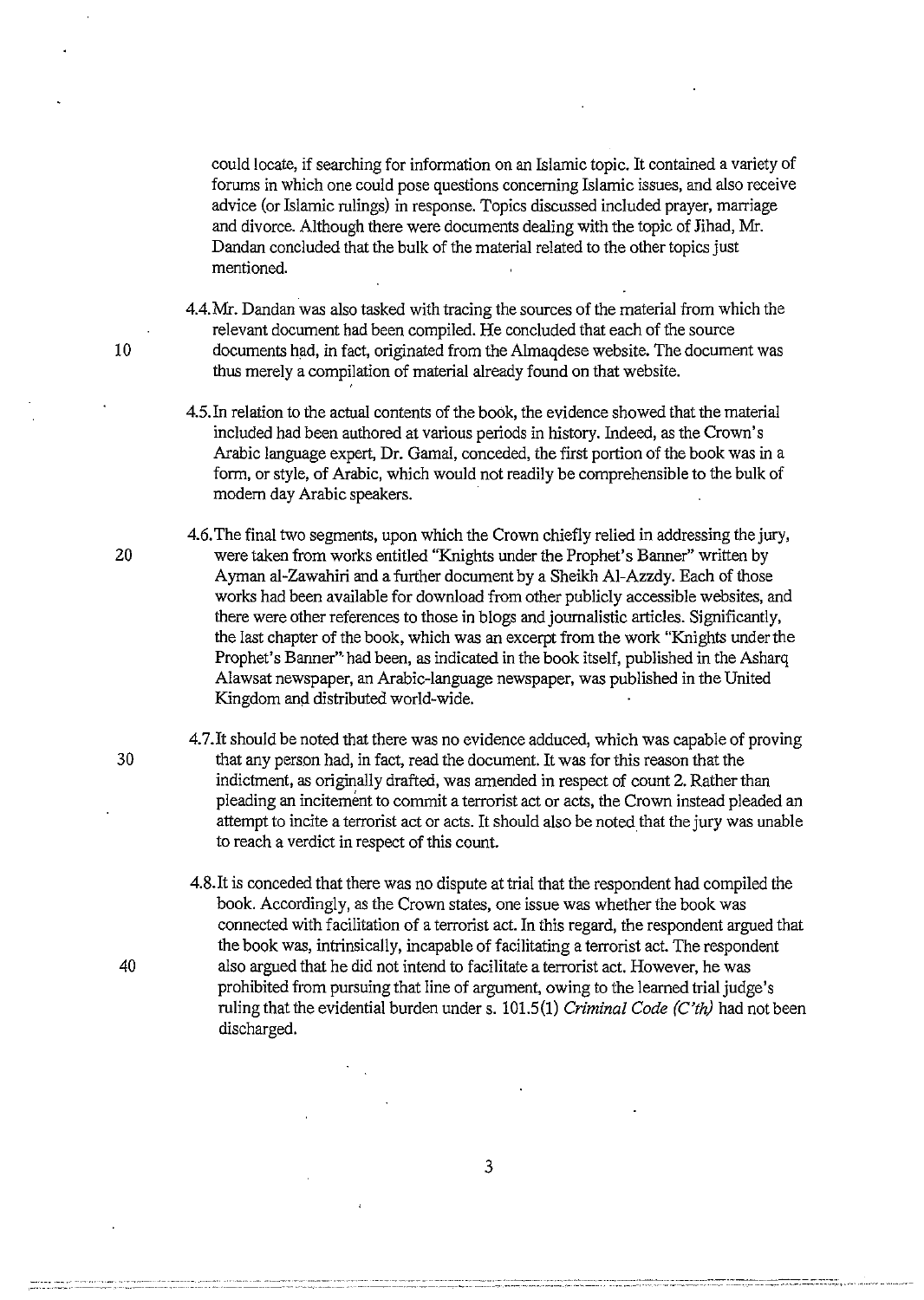### Part V: Applicable legislation etc.

5.1. The appellant's statement of applicable constitutional provisions, statutes and regulations is accepted.

#### Part VI: Respondent's argument in answer to the appellant's argument

6.1. The appellant's first contention (at [21]), that the question of whether the 10 affirmative defence under s. 101.5(5) *Criminal Code (C'th)* had been engaged, fell to be considered upon the assumption that the matters set out in  $[17(i)-(v)]$  of the appellant's submissions had been established. Apparently, a failure to appreciate this fact led Hall and McCallum JJ. into error when analysing Latham J.'s reasoning. However, this first contention is unsupported in both law and logic.

- 6.2. The appellant's reasoning would appear to be similar, if not identical, to that which was advanced, but rejected by the majority, in *Braysich v. The Queen*  (2011) 85 ALJR 593 at 607 [48] per French CJ, Crennan and Kiefel J. Such 20 reasoning presupposes that, in order to determine whether the affirmative defence has been engaged, the trial judge must assess whether those matters, which are said to discharge the evidential burden, go beyond a denial of the offence itself. The reasoning is that, if such evidence were rejected by the jury when considering whether the offence had been made out, the evidence would similarly be rejected when considering the affirmative defence. Following this line, the argument would appear to be that only such evidence, which goes beyond the denial of the offence itself, is capable of discharging the evidential burden.
- 30 6.3. Significantly, the appellant's first contention ignores the distinction in the legislative language between subsections (1) and (5). Subsection (1) requires knowledge that "the document *is connected* with preparation for, the engagement of a person in, or assistance in a terrorist act" (emphasis added). In contrast, subsection (5) exculpates the accused where "the collection or making of the document was not intended to facilitate preparation for, the engagement of a person in, or assistance in a terrorist act" (emphasis added). The statutory language differentiates between the knowledge of a connection between the document and facilitation of assistance in a terrorist act on the one hand, and the intention in the making the document on the other. Hence, a person must be 40 acquitted if (assuming the affirmative defence has been engaged) there was no intention to facilitate preparation for, the engagement of a person in, or assistance in a terrorist act. This is the case, even though the accused knows that the document is connected with preparation for, the engagement of a person in, or assistance in a terrorist act. Therefore, even if it were to be accepted that the jury correctly found that there was a connection between the document and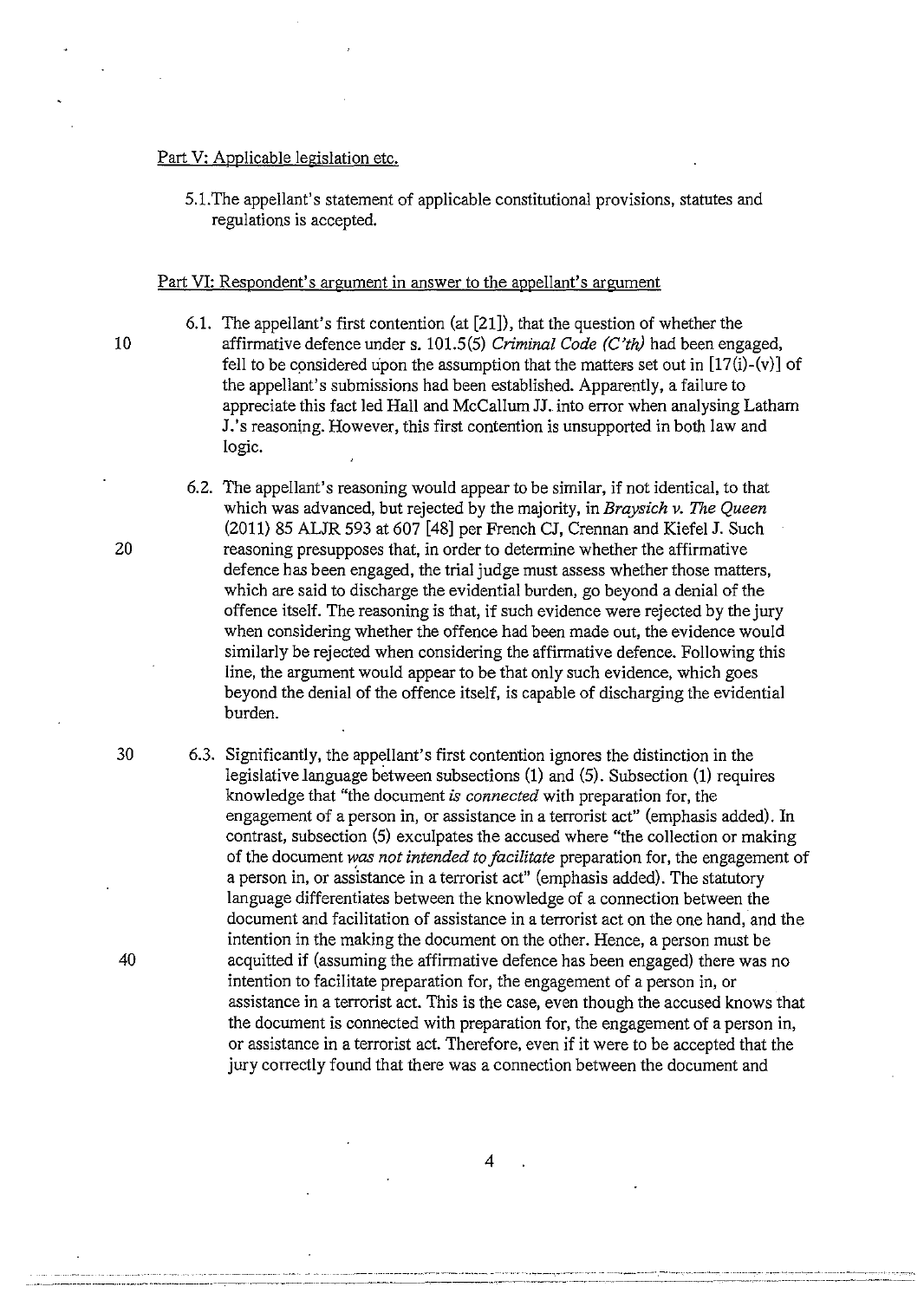facilitation of a terrorist  $act<sub>i</sub><sup>2</sup>$  and even if it were proved that the respondent knew of that connection, those facts, by themselves, do not preclude operation of the affirmative defence. As a matter of simple logic they cannot, since the affirmative defence would, otherwise, have no work to do.

6.4. Axiomatically, the Crown's suggestion that the direction given at  $[28(vi)]$  of its submission "would not be reconcilable with the directions as to the elements of the offence" must be wrong. This is the direction which is mandated by the statutory language. Even if the all other elements have been proved beyond reasonable doubt, it falls to the Crown to negate the affirmative defence once it has been engaged, sees. 13.1 (2) *Criminal Code (C'th).* The Crown offers no explanation why such a direction is wrong in law; and nor can it.<sup>3</sup>

- 6.5. Furthermore, as this Court said recently in *Braysich* at 607 [49] per French CJ, Crennan and Kiefel J., a jury may arrive 'at its conclusion by a variety of paths. Thus, the rejection of certain evidence, adduced to prove that the accused did not have a particular knowledge, does not invariably mean that that evidence may not be used in determining what was the accused's purpose. It is for this reason that caution should be adopted, before shutting out a criminal accused from 20 relying upon an affirmative defence.
- 6.6. Such caution was particularly relevant in the present case, where the defence sought, in theoretical terms, to argue a number of alternative propositions before the jury. Firstly, it was argued that the book was not connected with facilitation of a terrorist act. Secondly, even if the book were so connected, then the respondent did not know of the connection. However, thirdly, everi if he did have the knowledge, he nevertheless did not intend to facilitate a terrorist act. It is submitted that a finding against the respondent on any one element would necessarily carry with it a finding, adverse to the respondent, on any other 30 element.
	- 6. 7. Additionally, it should be noted that the appellant's arguments ignore the nature of the affirmative defence provided for by s.  $101.5(5)$ . The affirmative defence is phrased in the following terms, "Subsections (1) and (2) *do not apply* if ... " This language is to be contrasted with other provisions of the *Criminal Code (C 'th),*  which employ rather different language, such as *"It is a defence* to a prosecution for an offence against .. " or similar, *see, e.g.,* ss. 268.110(2), 272.9(5), 471.29. This distinction was recognised by Hall J. in *Do we v. Commissioner of the New South Wales Crime Commission* (2006) 206 FLR 1 at 20 [102], rev'd on other

<sup>&</sup>lt;sup>2</sup> For the reasons set out below in relation to the notice of contention, it is submitted that Latham J.'s **directions were in error, and unduly broad. In practical terms, her Honour's directions permitted the**  requisite connection to be found if, without more, the jury was satisfied that the acts described in the book were ones which, if carried out, would come within the definition of terrorist act, *as* defined by s. 100.1 *Criminal Code (C'th),* and that the respondent knew of the book's contents. Given those directions, it is perhaps unsurprising that the jury found the requisite connection proved.

<sup>&</sup>lt;sup>3</sup> If any conflict is to be seen in the various directions, then the error is to be found in the manner in which her Honour directed the jury in relation to the element "connected with", as to which see below at [7.10].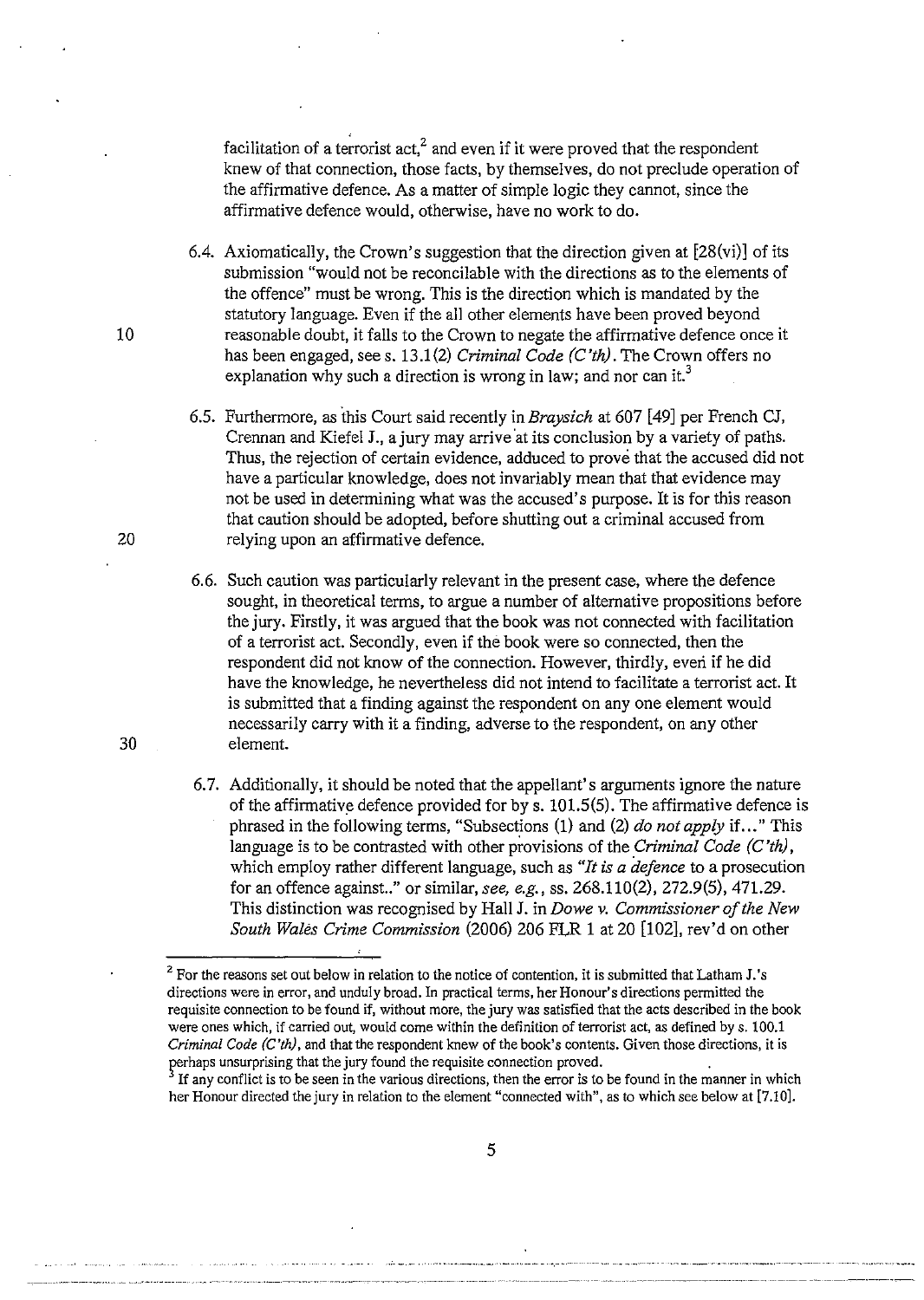grounds *Gedeon v. Commissioner of the New South Wales Crime Commission*  (2008) 236 CIR 120. In discussing the reasonable excuse defence under s. 233B(1AAB) *Customs Act 1901 (C'th) (repealed),* which was phrased in terms similar to s. 101.5(5), his Honour stated:

Whilst s.  $233B$  contains statutory defences as, for example, in s.  $233B(1A)$ and (1C), the provisions of s 233B(1AAB) are not expressed to constitute a defence provision as such. That subsection simply states that subs  $(1)(a)(i)$ ,  $(ii)$ ,  $(iv)$ ,  $(v)$  or  $(vi)$  "does not apply" if the person proves that the person had a reasonable excuse for doing an act referred to in that subparagraph. Accordingly, wherever a reasonable excuse is established, the provisions of s. 233B have no application whatsoever to the conduct that could otherwise have fallen within the conduct referred to in any of the abovementioned provisions of  $s$  233B $(1)(a)$ .

6.8. In the light of this distinction, the appellant's argument is quite simply shown to be based on a false premise. There is no requirement that the affirmative defence provided for by s. 101.5(5) can be considered by the jury only once the Crown has proved beyond reasonable doubt those elements of the offence set out in 20 subsections (1) and (2). On the contrary, the statute specifically provides that the offence provision does not apply, once the affirmative defence has been engaged. That is so whether the other elements of the offence might be capable of being made out, or not. Therefore, once an accused has pointed to evidence, sufficient to discharge the evidential burden, the offence provision does not apply, unless the Crown is able to disprove the affirmative defence beyond reasonable doubt. Accordingly, in determining whether the evidential burden under s. 101.5(5) has been discharged, it would be quite wrong to entertain the presumption that the other elements of the offence had been proved. Hence, the appellant's argument, which is based on a strict sequence of reasoning, 30 commencing with proof of the elements in subsection (1), only then to be followed by consideration of the affirmative defence under subsection (5), cannot stand.

- 6.9. The appellant next criticises Hall J.'s statement at [432] to the effect that, "The issue was whether... the evidence was sufficient to 'suggest' as a reasonable possibility that [the respondent's] intention... was not that asserted by the Crown." The criticism is based upon the fact that, in proving the elements under subsection (1), the Crown was not required to prove that the respondent held any particular intention (see Appellant's submissions at [23]).
- 6.1 0. This criticism, however, evaporates when considered in a practical context. Firstly, it is to be noted that in bringing the charge under s. 101.5 of the *Criminal Code,* the Crown has necessarily to contend that the making of the document was intended to facilitate preparation for, the engagement of a person in, or assistance in a terrorist act. Rhetorically, one might ask whether it would not be an abuse of the court's process to institute, and thereafter continue with, criminal

10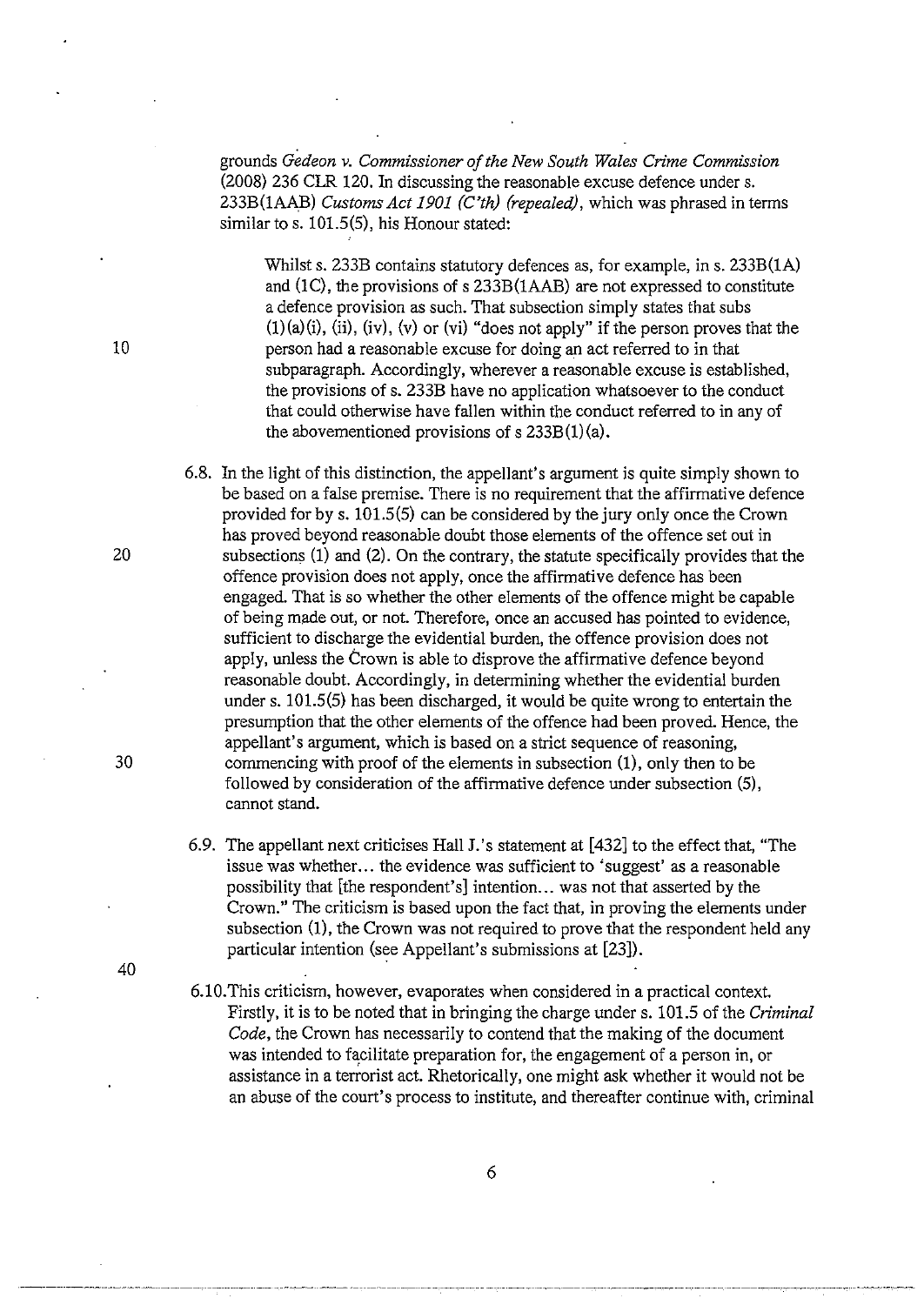proceedings, while admitting of the possibility that an affirmative defence is available. It is axiomatic that, in bringing proceedings against an accused, the Crown asserts that it will seek to negate any affirmative defence, should it be raised by the accused.

6.1l.An example far removed from the present is the defence of self-defence. Where the Crown brings an assault charge, it is, unless the issue is raised, not required to negate the defence of self-defence. It only carries a burden once the issue is properly raised by the evidence. That is, however, not to say that the Crown does . 10 not assert that the accused acted with "animus", i.e. in a manner not excused by the law. Although not initially required to disprove self-defence, the prosecution of itself carries with it the implication that the accused did not act in selfdefence. Otherwise, the prosecution would not be brought in the first place.

- 6.12.At this respondent's trial, it was true that, until the affirmative defence was engaged, the Crown was not required to prove the respondent's intention in making the book. Hall J's comments do not suggest otherwise. They merely set up the contest between the Crown and the respondent. His Honour's words simply acknowledge that the respondent asserted that he did not have the 20 requisite, criminal intention. By contrast, if the defence had been engaged, the Crown would have asserted that the respondent did have the requisite intention. This is the context in which his Honour's comments must be considered.<sup>4</sup>
	- 6.13.In any event, the Crown wholly ignores an earlier statement made by Hall J. at [413], whieh clearly demonstrates that his Honour was aware of the elements the Crown was required to prove and at what stage intention became of relevance:

An offence under s. 101.5(1)(b) does not require the Crown to prove as an element of the offence that the person charged intended to facilitate preparation for, the engagement of a person in, or assistance in a terrorist act. It is only when a person charged with such an offence satisfies the evidential burden under s. 101.5(5) that the accused's intention then becomes an issue in the trial. In the event that the evidential burden is satisfied, the Crown must the prove beyond reasonable doubt that the defendant intended to facilitate preparation for, te engagement of a person in, or assistance in a terrorist act...

There is simply no basis for contending that his Honour misapprehended the burden placed upon the Crown.

40

6.14.Finally, the practical realities of the trial demonstrate that the Crown not only implicitly asserted that the respondent held the requisite, criminal intention, but

<sup>4</sup> Interestingly, McClellan CJ at CL made a rather similar comment in a passage relied upon by the Crown at [26] of its written submissions. In considering whether the evidential burden had been discharged, his Honour stated at [128], "[l]t was [the respondent's] intention in making the document which was the issue in the trial." Nevertheless, the Chief Judge's comments escape the Crown's criticism.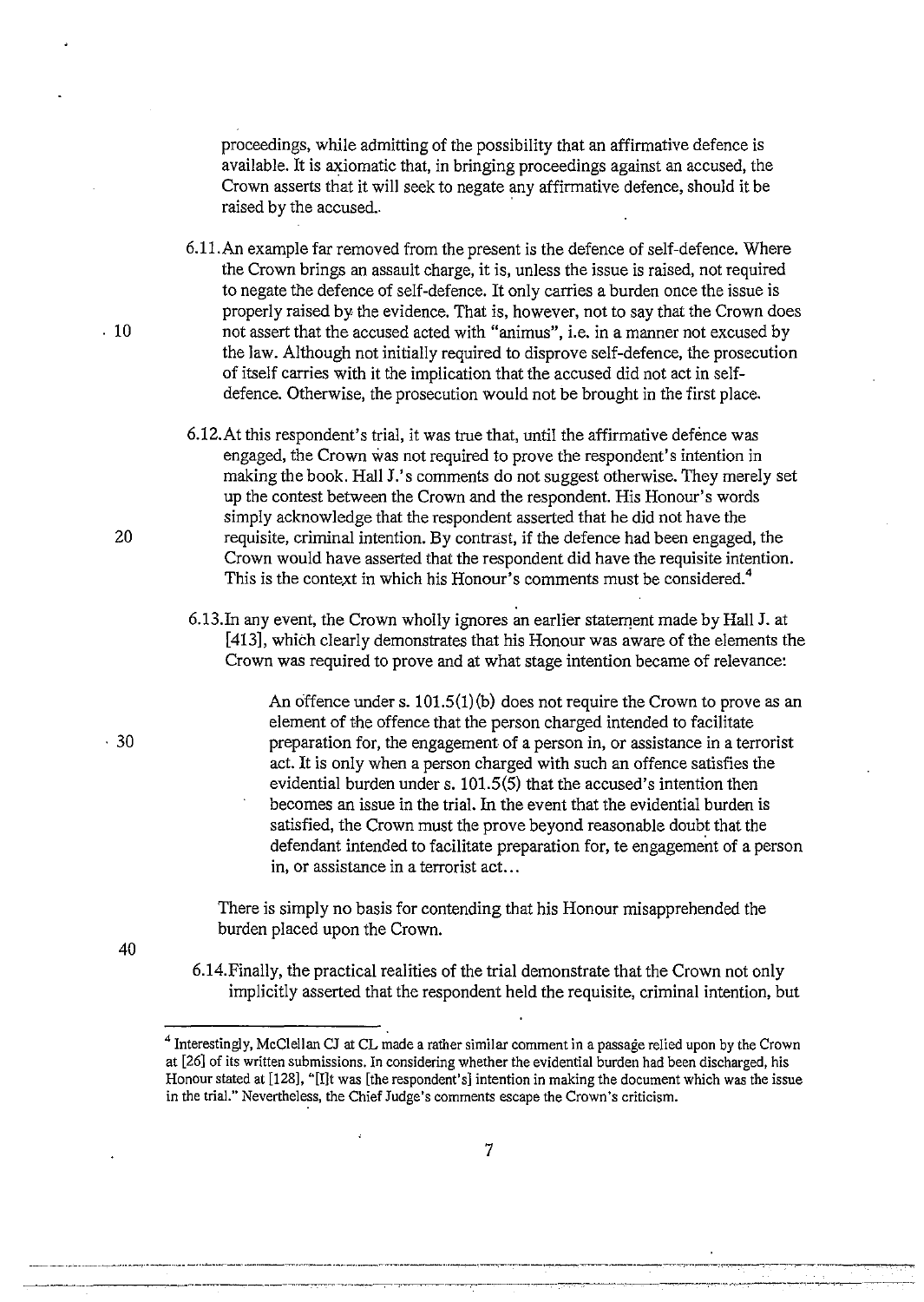did so expressly. It is to be noted that the respondent was not only charged with an offence contrary to s.  $101.5(1)$ , but also a second offence contrary to ss.  $11.1$ , 101.1 *Criminal Code (C'th),* namely attempting to incite a terrorist act. The prosecution case was that, by making the book, the respondent was attempting to incite the commission of terrorist acts. It was, by and large, the same conduct which was said to underlie both charges. Plainly, the prosecution argument, that the respondent was attempting to incite the commission of terrorist acts, carried with it the inference that he must have had the concurrent intention of facilitating preparation for, the engagement of a person in, or assistance in a terrorist act. 10 Although proof of his intention may, theoretically, not have been necessary in relation to count 1, the Crown's submissions on counts 1 and 2 were, as a matter of practicality, inextricably bound to it. Accordingly, the criticism of Hall J.'s reference to an intention "asserted by the Crown" is without foundation.

6.15. The approach of McClellan CJ at CL, supported by the Crown on this appeal is, it is submitted, erroneous. The argument set out at [26] of the Crown's submissions is that the evidence was incapable of discharging the evidential burden, because of the contents of the particular document, which was the subject of the charges. The Crown contends that the matters pointed to by the 20 respondent were intractably neutral and were, therefore, not appropriate to discharge the evidential burden. Indeed at [27] of its submissions, the Crown goes one step further and asserts that the material pointed to by the respondent supported the Crown case, because it demonstrated that the respondent was prepared to use his journalistic endeavours to encourage assassination, and thereby further his religious cause.<sup>5</sup>

6.16. The conclusion expressed by McClellan CJ at CL (at [128]), and now relied upon by the appellant, to the effect that the evidence pointed to by the respondent was neutral on the question of intention is, with respect, erroneous. 30 In the absence of direct evidence of an expression of intention, a person's intention is necessarily a matter of inference to be drawn from the available evidence. The very idea that the respondent pursued a legitimate vocation, and had a particular interest in Islam, is anything other than neutral. It demonstrates

<sup>5</sup> The Crown's assertion (at fn.6 of its submissions) that McCallum J. accepted as much at [485] of the Court of Criminal Appeal's judgment is fancifuL In that passage, her Honour stated:

There was ample evidence from which a jury could conclude that the [respondent's] intention was to support his religion by preparing and publishing a properly-sourced collection of writings including religious rulings and other pieces condoning, and indeed encouraging, the ritual of **assassination.** 

This passage plainly demonstrates that her Honour was not stating that the respondent was supporting his **religion by "condoning, and indeed encouraging, the ritual of assassination". On the contrary, her Honour**  was merely describing the document as a collection of writings, which contained religious rulings as well **as other pieces that condoned and encouraged the ritual of assassination. This distinction is crucial and**  entirely passed over by the appellant.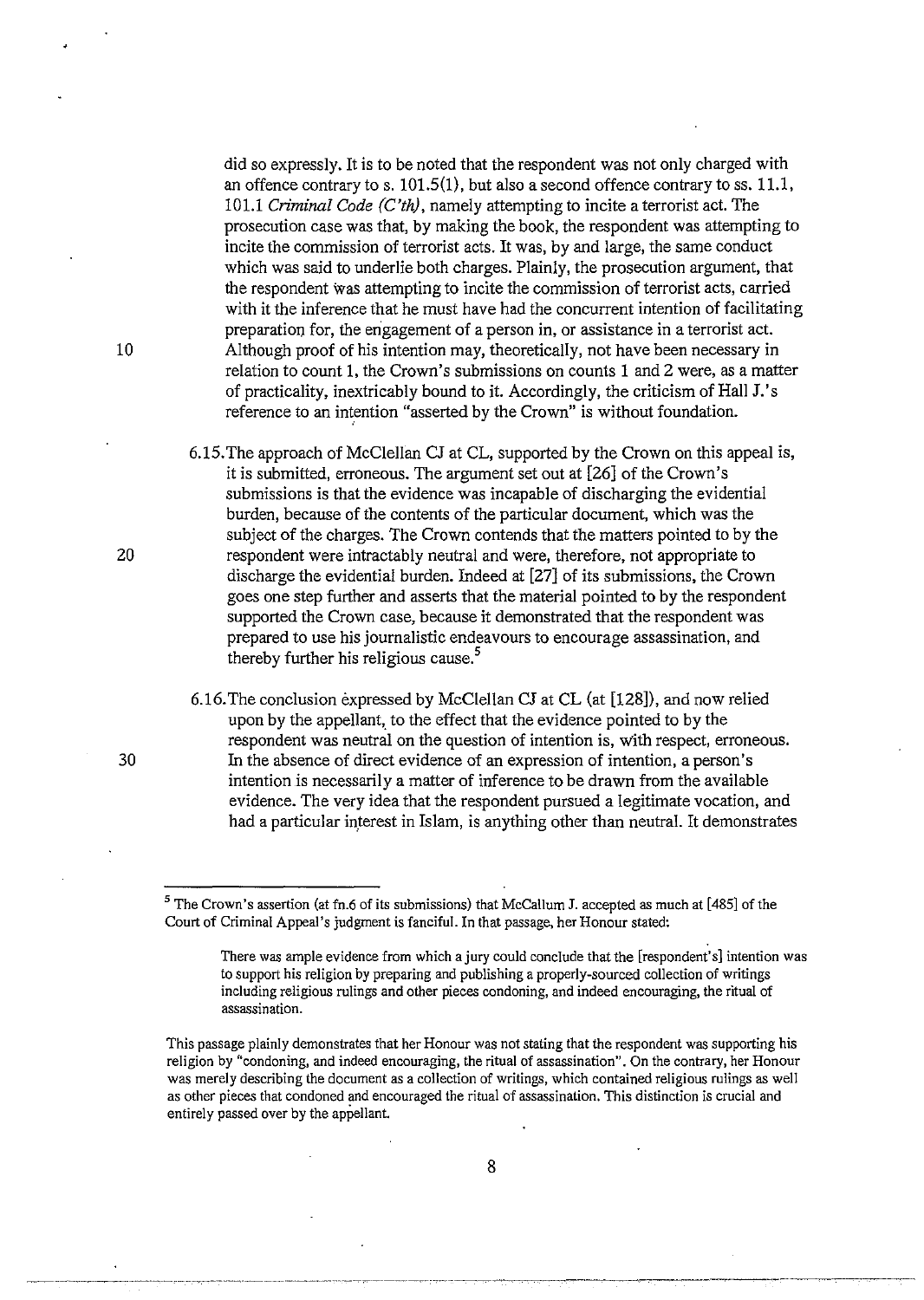the pursuit of a lawful activity.<sup>6</sup> The fact that a person has acted lawfully in the past is a matter from which it can be inferred that his actions on a particular occasion were likewise part of his lawful activity, compare *R* v. *Brauer* (1989) 45 A.Crim.R. 109 at 114 per Thomas J. ("All that is needed to surmount the initial evidential burden is a circumstantial case with a sufficient basis for an inference of the continuance of lawful use.").

6.17.Again, reference to the case of *Braysich* is of assistance. There, one issue was whether the accused had acted with a dishonest purpose. Eventually, on appeal, 10 this Court held that the lower court had erred in holding that evidence of good character was ndt available to discharge the evidential burden. The issue being one of dishonesty, the fact that the accused had acted honestly in the past, as evidenced by his good character, was a matter from which it could be inferred that it was not his purpose to act dishonestly on the particular occasion, see *Braysich* at 606 [44] per French CJ, Crennan and Kiefel JJ.

6.18.0n the Crown's argument, such evidence of good character would be "neutral", since a person who has acted honestly in the past may or may not act honestly in future. Therefore, on the Crown's argument, good character could not be relied 20 upon in order to satisfy an evidential burden that the accused had acted honestly on the relevant occasion. The holding of this Court in *Braysich* puts paid to this argument.

6.19.Furthermore, the Crown's submission (at [27]) that the book "speaks for itself" should not be accepted. Such reasoning, taken to its logical conclusion, would mean that, in relation to this particular book, the affirmative defence could never be engaged. The contents of book, so says the Crown, are such that it *must* have been the respondent's intention to facilitate assistance in a terrorist act. *Quaere,*  in those circumstances, what difference it would make if the accused had given 30 evidence concerning his intention (cf Crown's submissions at [26] and judgment of McClellan CJ at CL at [128]). After all then, the book speaks for itself; and there seems to be no evidence which would be capable of demonstrating that the intention was other than the relevant, criminal intention: With respect, the Crown's submission confuses the sufficiency of the evidence to discharge the evidential burden with proof of the relevant intention. The latter is exclusively a matter for the jury to determine.

6.20. When considering whether the defence should be left to the jury, the question for the trial judge is not whether the evidence *will* be accepted as showing that the 40 accused did not act with the requisite intention. All that is required by s. 13.3(3),

<sup>&</sup>lt;sup>6</sup> The characterisation of the evidence as being "neutral" might have some force, if the evidence had been wholly unrelated to the acts of the respondent on the particular occasion. For example, if the respondent had sought to lead evidence that he had been working as a butcher, such evidence could not rationally affect the jury's assessment of his intention (compares. 55 *Evidence Act 1995).* Plainly, such evidence could not be relied upon in the discharge of the evidential burden. The evidence, here, though was of a very **different nature.**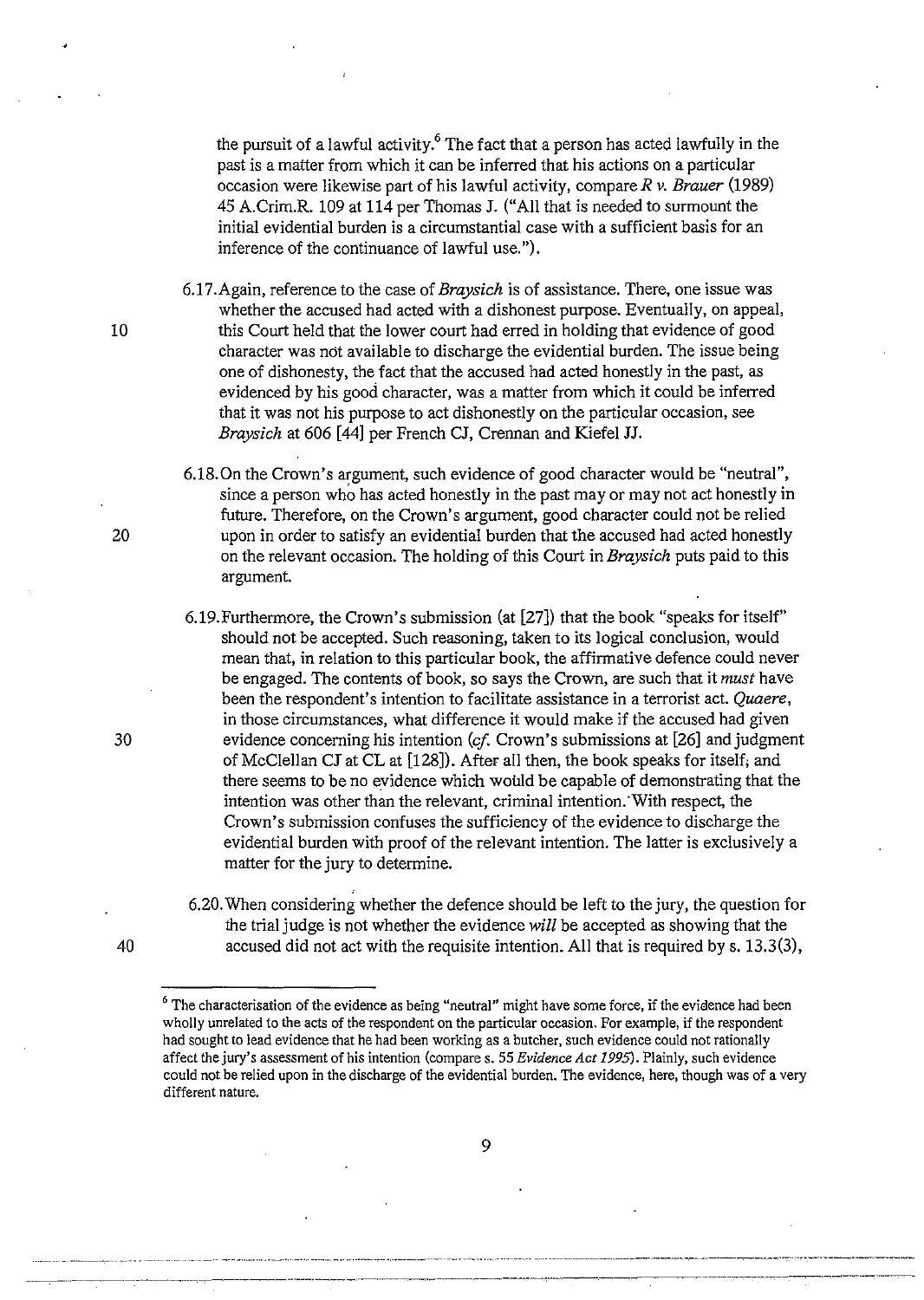(6) *Criminal Code (C'th),* before a trial judge is required to leave an affirmative defence to the jury, is whether there is a reasonable possibility that the relevant matter exists.

6.2l.In this regard, a number of propositions must be borne in mind. Firstly, as this Court recently reiterated *inBraysich* at 607 [47], the evidence is to be taken "at its most favourable to the [accused]." The fact that the Crown might ultimately seek to rely upon that same evidence as part of its proof of the requisite, criminal intention is neither here nor there. If the evidence suggests a reasonable 10 possibility that the matter exists, then the burden has been discharged.

- 6.22.Secondly, "[a] cautious approach to ruling [evidence] out is indicated." *Braysich*  at 607 [49]. Thirdly, the respondent was required to show an absence of a particular intention ("if the making... was not intended to facilitate..."). "Slender evidence may suffice to satisfy an evidential burden in relation to a negative state of affairs." *Jeffrey v. DPP.* (1995) 79 A.Crim.R. 514 at 518 per Cole JA; *Fowkes v. DPP* [1997] 2 VR 506 at 512 per Wjnneke P., Charles JA and Southwell AJA.; *DPPv. Brauer* (1989) 45 A.Crim.R. 109 at 113 per Thomas J. In particular, the last proposition was referred to and accepted by 20 McCallum J., see [479]. With respect, the relevance of these propositions did not attract any mention in the Chief Judge's curtly expressed conclusion.
	- 6.23. Under the heading "Two questions arose", the Crown returns to a theme previously raised. Again, it argues that the evidence was "neutral", and in any event incapable of raising a reasonable possibility that the respondent's intention was not to facilitate assistance in a terrorist act. It is not necessary to repeat why the evidence was not neutral, as asserted by the Crown (simply see above at  $[6.16]$ ).
- 30 6.24.In relation to the assertion that the evidence adduced was incapable of discharging the evidential burden, it appears to be predicated upon one principal assumption, namely, that the book undoubtedly, and without qualification, expresses the respondent's own view that assassination (in the name of Islam) ought to be encouraged. While it may be accepted that the author of "Chapter 10", Sheikh Alazzdy, himself, advocates the so-called ritual of assassination, there is no such unequivocal expression from the respondent. Latham J. summed up the evidence on this point as follows (SU91-92) (emphasis added):

The accused describes Alazzdy as "our esteemed brother" and he 40 introduces the chapter as "motivating Mujahideen to revive the ritual of assassination". I remind you, of course, that *in that introduction it is clear that the accused is saying that it is Alazzdy, who motivates Mujahideen to revive the ritual of assassination. In other words, the accused is expressing that in the third person. He does not say: I am motivating Mujahideen. He says Alazzdy is doing this.* That is an argument that the accused advances in order to persuade you that this was not the accused's

------------------~---~--------------~----------------~-~------------------------------------- -----~---------~~--------~-----------------------------v·---------------------------------------------------------------------~-----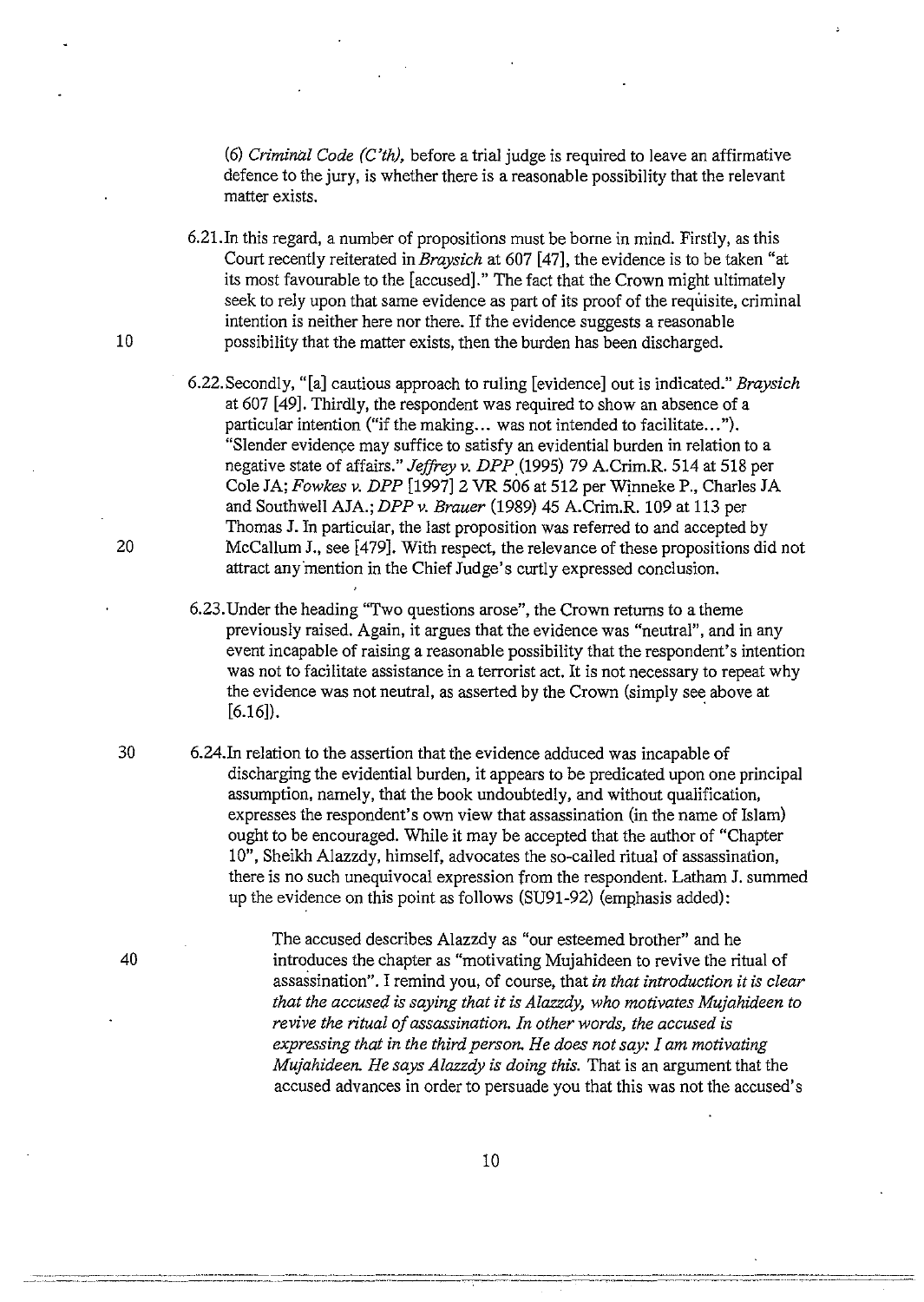intention. He was merely reporting someone else's motivation for writing that kind of material. But, as I said, *that is a factual dispute that is one for you to determine.* 

Nor is there any other passage in the book, which could be said to be a definitive expression of the respondent's intention in relation to the so-called ritual of assassination.

6.25. The evidence adduced, or pointed to, by the respondent explained what his 10 intention was in compiling the book. Hall J. and McCallum JJ. did not fail to confront the content of the book. Quite simply, there was nothing in the book which was capable of robbing this evidence of its importance in discharging the evidential burden under s. 13.3.

- 6.26. This conclusion is fortified by the inability of the jury to agree in respect of count 2 on the indictment. If, as the Crown contends (at [34]), the only view to be deduced from the contents of the book is that, in making and publishing the book, the respondent personally endorsed the carrying out of assassinations, then it follows he must, by the publication of the book, have attempted to incite the 20 commission of terrorist acts. Yet, the jury was unable to reach a verdict in relation to count 2, which charged precisely such an offence.
	- 6.27.In summary, Hall J. and McCallum correctly analysed the evidence relied upon by the respondent in the context of the trial, in full knowledge of the contents of the relevant book. Their Honour's conclusion is unassailable and, accordingly, the Crown's appeal should be dismissed.

# Part VII: Respondent's argument on the notice of contention

- 30
- 7.1. To the extent that the Crown's submissions nevertheless do find favour with the Court, it is submitted that McClellan CJ at CL and McCallum erred, in particular, in rejecting ground 3 raised by the respondent before the Court of Criminal Appeal. Therefore, it is submitted that this Court would, in any event, dismiss the Crown's appeal.
- 7.2. In connection with ground of appeal 3, the respondent challenged the sufficiency of Latham J.'s direction in relation to second element of the offence, namely, the nature of connection required. It will be remembered that the offence requires 40 that "the document is connected with preparation for, the engagement of a person in, or assistance in a terrorist act," s.  $101.5(1)(b)$ .
	- 7.3. Before turning to the substance of the argument, the Crown's submission, made in reliance upon comments expressed by McHugh J. in *Papakosmas v. The Queen* (1999) 196 CLR 297 at 319 [72], may be dealt with briefly. Prior to the summing-up, there was a lengthy debate between counsel for the respondent and

11

--------~-------------------------------------------------~-----------------~------~-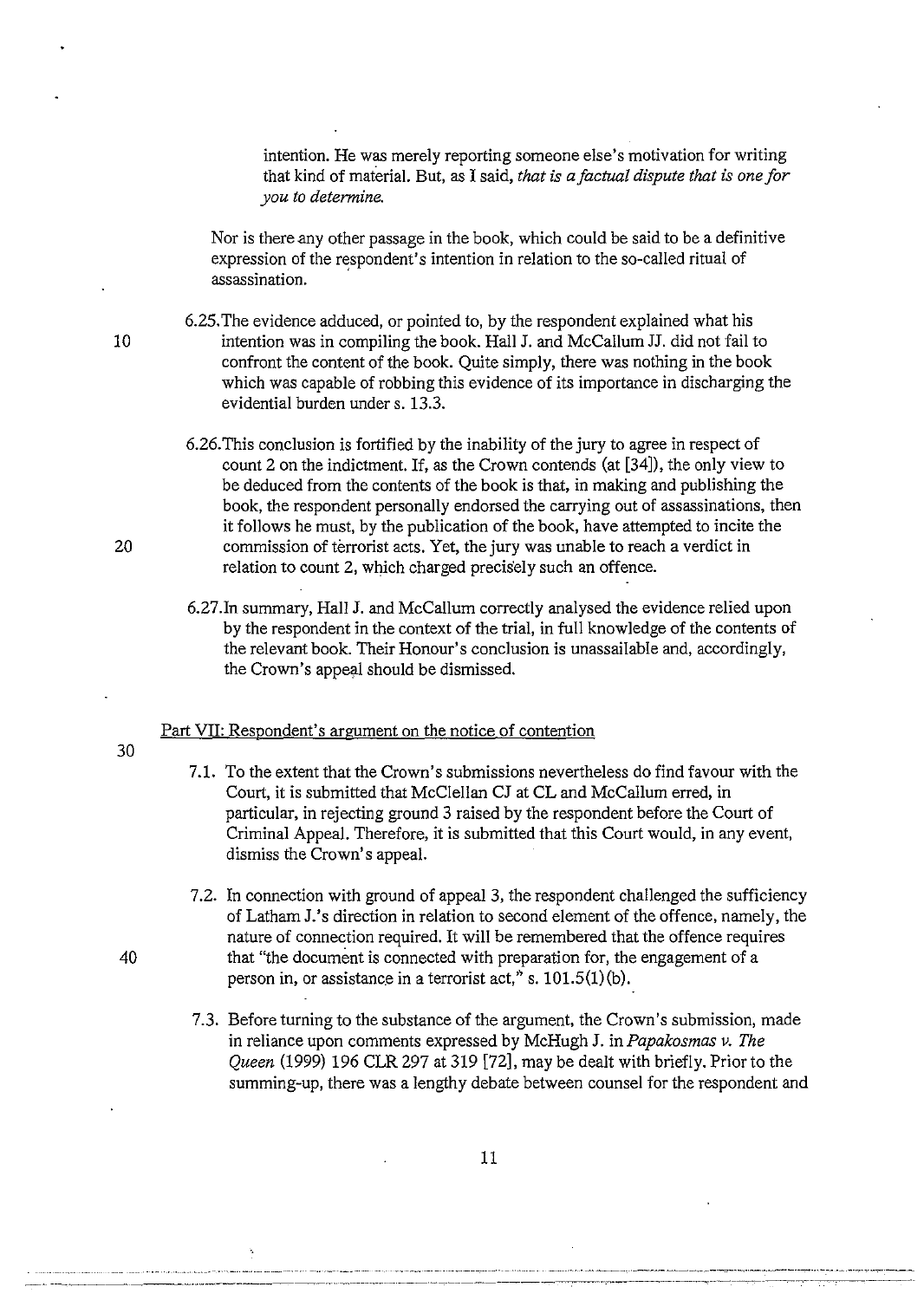Latham J. as to the proper directions, which ought to be given. In particular, there was considerable discussion as to what direction the jury ought to be given in relation to the phrase "connected with". Her Honour refused to direct the jury in the terms sought, and therefore the point was preserved for appeal. No question of the application of r. 4 *Criminal Appeal Rules* arose.

7.4. Just as was so before the learned trial judge, the respondent in the Court of Criminal Appeal relied upon the decision in *R v. Zafar* [2008] Q.B. 810 to provide definition to the expression. During oral argument, counsel for the 10 respondenf advanced a back-up position, namely that, even if the Court were not to accept the respondent's primary position, nevertheless the jury ought to have been given more assistance. This move, however, does not detract from the fact that the issue of the appropriateness of the directions was, in its entirety, properly before the Court of Criminal Appeal. The ground of appeal was phrased in the following terms, "Her Honour erred directing the jury in relation to count 1 that the words 'connected with' were simply to be given their ordinary **meaning."** .

7.5. Additional submissions were filed in the light of the Victorian Court of Appeal's 20 decision *inBenbrika v. R* (2010) 204 A.Crim.R. 457. Unless clearly wrong, the reasoning of the Victorian Court ought to have been followed by the New South Wales Court of Criminal Appeal, *Australian Securities Commission v. Marlborough Gold Mines Ltd.* (1993) 177 CLR 485. The respondent had a duty to draw the New. South Wales court's attention to that decision, and to describe how it would apply to the issues under consideration. It is specious to claim that the respondent has sought relief, which had not, in fact, been claimed. Section 6 *Criminal Appeal Act 1912 (NSW)* conditions relief, *inter alia,* upon a wrong decision of law. The respondent has consistently and staunchly contended that Latham J. had erred. McHugh J.'s comments simply do not apply, either directly 30 or, as claimed, by analogy.

# 7.6. In directing the jury on the phrase "connected with", Latham J. stated (SU53- 54):

You will see that the focus of this element is on the connection between the document... and assistance in an action or threat of action... Now, this is an element that depends upon an examination of the contents of the document, nothing more, nothing less. We are only concerned about what the document says objectively. It is a matter for you to determine, because it is simply an objective factor, namely, is the document, more accurately the contents of the document, connected with assistance in a terrorist act?

The phrase "connected with assistance in an action or threat of action" has no special·or technical meaning. You should interpret that phrase according to its plain English meaning. If you are satisfied beyond reasonable doubt that any part of the document is connected with helping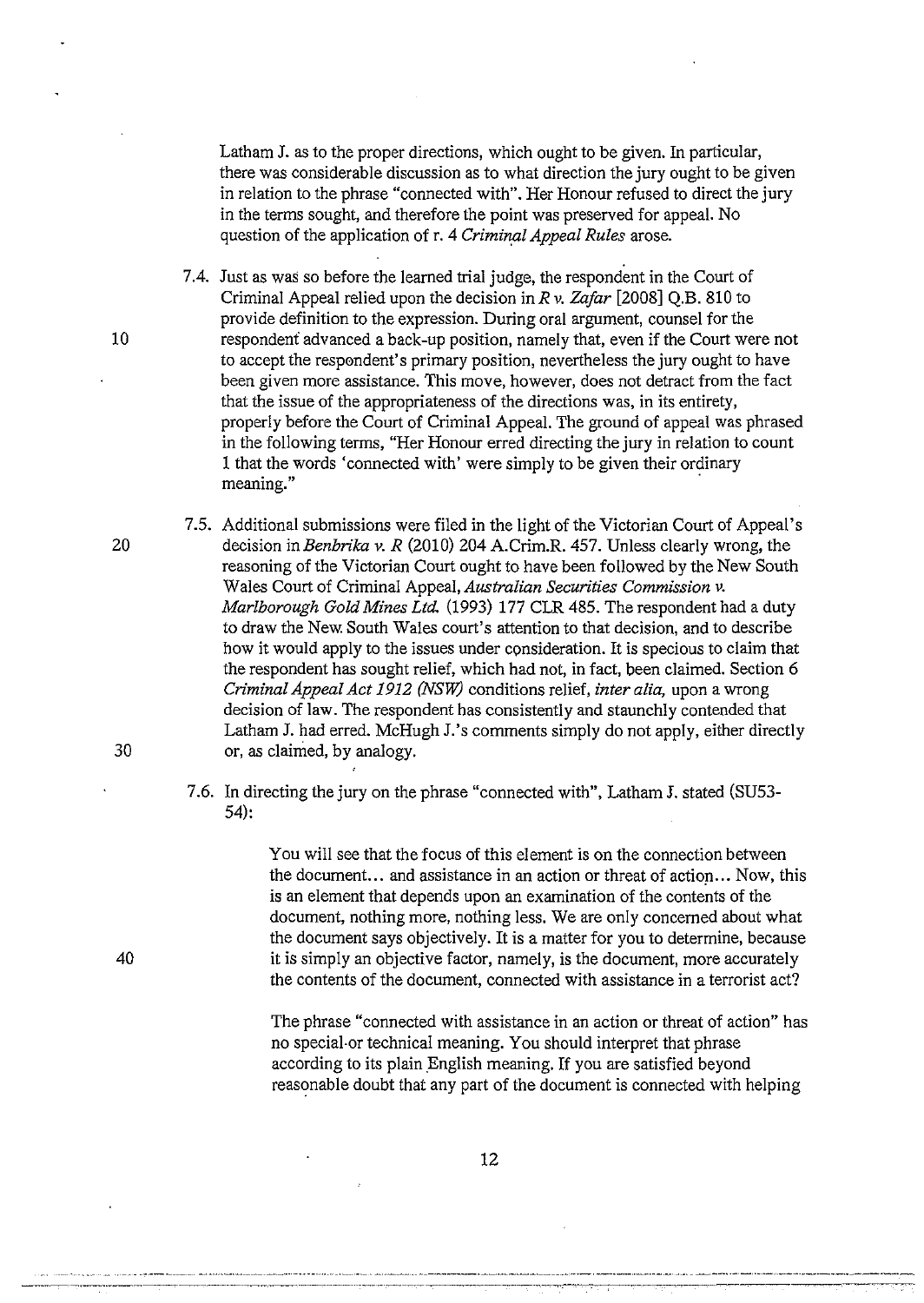or facilitating the commission of an action or threat of action against any one of the persons that are set out in the particulars, then the Crown has proved that element of the offence.

7.7. It is submitted that her Honour was required to give the jury more assistance than simply to draw its attention to the ordinary meaning of the words. The words "connected with" simply mean no more than "joined together; conjoined; esp. joined in sequence coherent [or] related; having relationships or associations with a specified nature", Shorter Oxford English Dictionary  $(5<sup>th</sup>$  ed. 2002). "The 10 phrase 'in connection .with' is capable of considerable breadth, however it always takes its colour from its surroundings. *The full scope of the dictionary definition is rarely,* if *ever, appropriate." R* v. *Orcher* (1999) 48 NSWLR 273 at 278 [28] per Spigelman CJ (emphasis added). It is particularly relevant that the phrase appears in a "highly penal provision". *R* v. *Novakovic* (2007) 172 A.Crim.R. 414 at 426 [59] per Ashley JA, *quoting with approval Murdoch* v. *Simmons* [1971] VR 887 per Adam J. In the criminal context, it is submitted that there must be "in a very real sense" a link, that is, a "substantial connection" between the document and the terrorist act alleged. Compare *Re Drug Misuse Act 1986* [1988] 2 Qd.R. 506 at 510-512 per Carter J.

- 7.8. McClellan CJ at CL's reasons that any ambiguity inherent in the words "connected with" is dissipated once it is realised that the connection must be with an action or threat of action (at [91]; see also at [465] per McCallum J.). However, this reasoning does not answer the respondent's complaint. On the contrary, it squarely raises the conundrum posed by these words of almost infinite meaning.
- 7.9. To test the proposition that the words do not require further definition, it is useful to draw upon the example discussed by the Victorian Court of Appeal in 30 *Benbrika v. R* (2010) 204 A.Crim.R. 457 at 528 [314], namely the possession of a bomb.<sup>7</sup> The bomb itself, although perhaps the stock in trade of a terrorist, is not inherently connected with assistance in a terrorist act. The definition of terrorist act requires that the action, or threat of action comprising the terrorist act, be done with a variety of cumulative intentions, see s.  $100.1(1)$ :

*terrorist act* means an action or threat of action where:

(a) the action falls within subsection (2) and does not fall within subsection (3); and

(b) the action is done or the threat is made with the intention of advancing a political, religious or ideological cause; and

(c) the action is done or the threat is made with the intention of:

20

 $7$  Although the offence under consideration was one under s. 101.4 rather than 101.5, the statutory language is identical, and therefore the same reasoning must apply to both offences.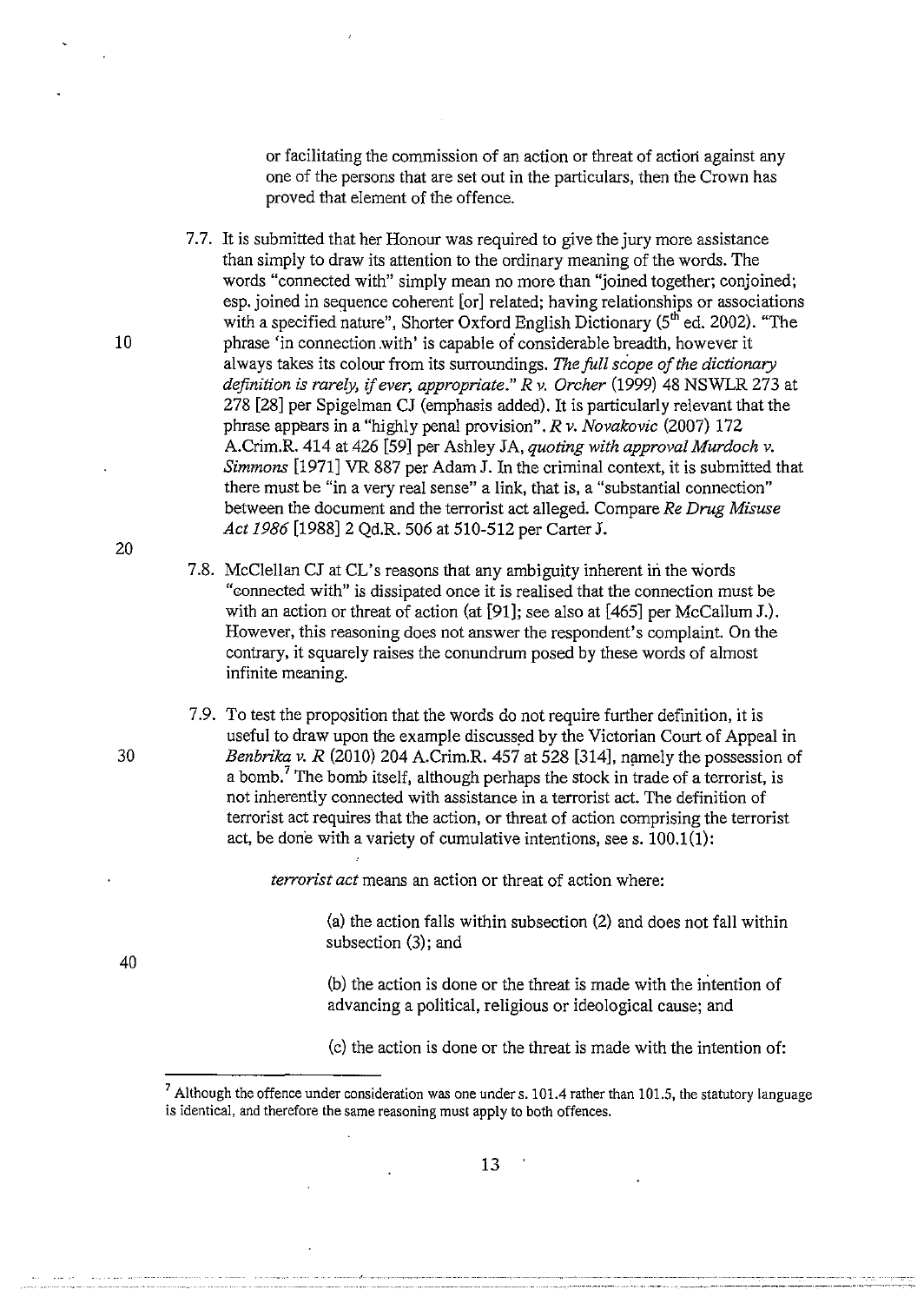(i} coercing, or influencing by intimidation, the government of the Commonwealth or a State, Territory or foreign country, or of part of a State, Territory or foreign country; or

(ii} intimidating the public or a section of the public.

7.10.Therefore, a disgruntled employee, who intends to use a bomb to seek revenge 10 for his recent dismissal, does not possess an item connected with assistance in a terrorist act. Only by examining the disgruntled employee's intentions can one determine whether the object possesses the requisite connection. It is, therefore, quite wrong to seek to determine on an objective basis, as her Honour directed the jury, whether the item is connected with a terrorist act.

7.11.The reasoning would apply similarly to documents. Take as one example the Anarchist's Cookbook, a publication widely distributed on the Internet, containing-instructions about how to construct incendiary devices. There can be no doubt that the book would assist in carrying out a terrorist act. However, it 20 might be used for equally destructive, but non-terrorist purposes. Again, it is only once the document is possessed by a person with a particular action, or threat of action, in mind that the book can acquire its relevant connection, viz., either one which falls within the definition of "terrorist act", or one which does not.

7 .12. Take as another example a document created by al-Qaeda, which not only contains material such as that set out in the Anarchist's cookbook, but also an entreaty to kill U.S. politicians and military leaders. However, again, the book is possessed by the proverbial disgruntled employee. Once again, the document is 30 not connected with assistance in a subsequent terrorist act. It may be connected with assistance in a violent pursuit, but that is not sufficient to connect the document with assistance in a terrorist act as defined by the *Criminal Code*   $(C'th)$ .

> 7 .13. The mere fact that the document makes reference to terrorist acts does not create the required connection to a terrorist act. It is only the subjective state of mind of the individual, which lends the object, or document, the relevant connection.

7.14.So much can be inferred also from the very purpose of the introduction of Part 40 5.3 of the *Criminal Code (C'th).* The second reading speech, reproduced by McClellan CJ at CL (at [88]), evinces an intention on the part of parliament to prevent the commission of terrorist acts. In balancing the need to intervene at an early stage, and the restraints ordinarily placed on the application of the criminal law, the legislature has made a deliberate decision not to criminalise the creation and/or the possession of articles, which might be used in terrorist acts. As the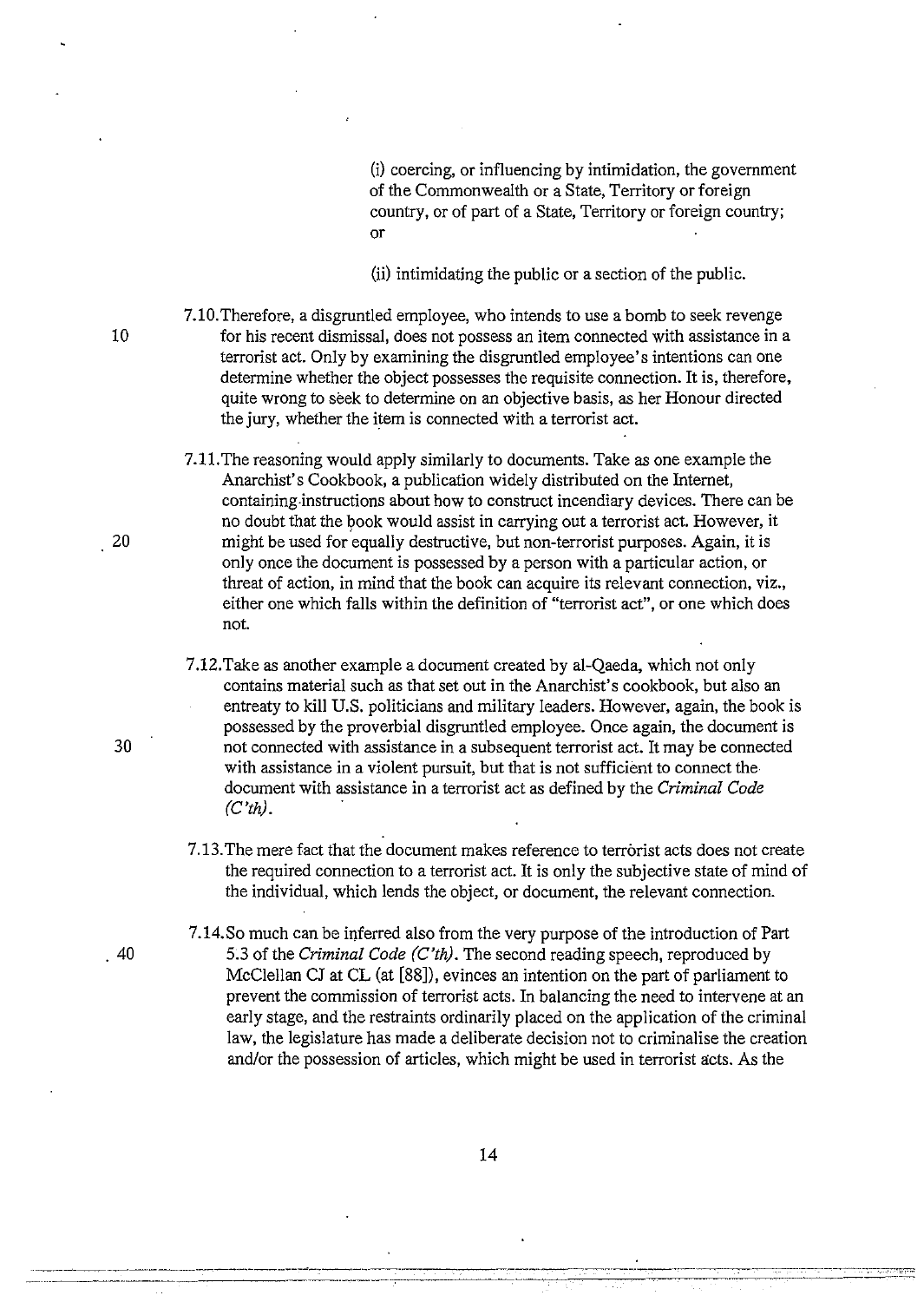Victorian court correctly pointed out *(Benbrika* at 529 [316]) (emphasis in original):

As to the requirement that some preparatory activity be under way or in contemplation, we think this follows from the key words 'connected with preparation'. Had Parliament had in mind to criminalise the possession of articles which might be suitable for use should such a preparatory activity be undertaken, then quite different statutory language would have been appropriate. Parliament could, for example, have adopted the language of s. 58(1) of the *Terrorism Act 2006* [sic.] *(UK),* which makes it an offence to collect or record 'information *of a kind* likely to be useful to a person committing or preparing an act of terrorism.'

7.15.This conclusion must be correct since the Commonwealth parliament was fully cognizant of the British legislation when devising its response to the perceived terrorist threat. Moreover, the language employed ins. 58(1) *Terrorism Act 2000 (UK)* was well known in this country. For example, prior to the introduction of the anti-terrorism legislation, s. 78(1) *Crimes Act 1914 (C'th)* (since amended) had already provided (emphasis added):

> If a person with the intention of prejudicing the safety or defence of the Commonwealth or a part of the Queen's dominions:

> > · (a) makes a sketch, plan, photograph, model, cipher, note, document or article that is *likely to be, might be* or is intended to be *directly or indirectly useful* to an enemy or a foreign power;

(b) obtains, collects, records, uses, has in his possession or communicates to another person a sketch, plan, photograph, model, cipher, note, document, article or information that is *likely to be, might be* or is intended to be *directly or indirectly useful* to an enemy or a foreign power;...

he shall be guilty of an indictable offence.

- 7.16.This provision demonstrates that, in a different context, there was already in place legislation, which criminalised the possession of information that had the mere potential to cause harm. The deliberate choice to use different language 40 supports the conclusion that the Commonwealth legislature did not intend to prevent the possession of merely potentially dangerous items and documents. Instead, it adopted a more constrained approach, which was to criminalise acts, which were connected specifically with terrorist acts.
	- 7.17.Therefore, the words "connected with" require, firstly, that the commission of a terrorist act be within the contemplation of a person, whether the accused or

10

20

30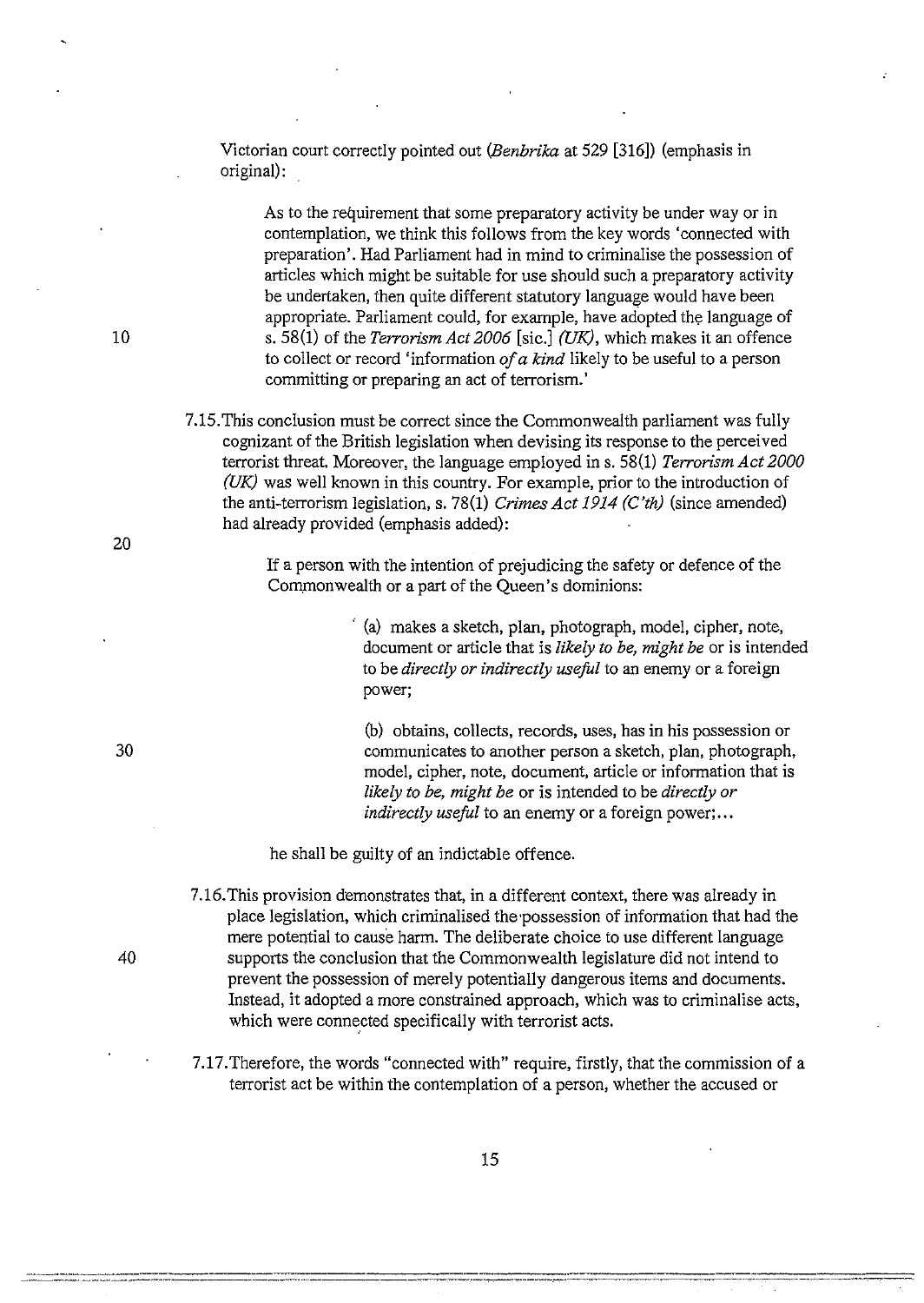another. Use of the concept of "contemplation" is derived from the reasoning of *R v. Lodhi* (2005) 199 FLR 236 at 245-46 [52] per Whealy J., *quoted with approval in Lodhi v. R* (2006) 199 FLR 303 at 316-17 [62] per Spigelman CJ, which legitimately requires that the offences bite sufficiently early, to permit preparatory acts to be criminalised.

7.18.At the same time, the definition also has the virtue of excluding from liability such people as the so-called terrorism expert, who downloads material, which might assist in a terrorist act. Since he does not contemplate the commission of 10 an action, or threat of action, the document he makes is not connected with assistance in a terrorist act. Rhetorically, one might ask why such an expert should be required to discharge the evidential burden provided for by s. 101.5(5), when the purpose of the legislation was never intended to capture such conduct in the first place.

7.19. The second aspect of the phrase "connected with" is that the document will acquire the requisite connection, only where it is contemplated by the person envisaging the terrorist act, as being a document which is to be used in preparation for, the engagement of a person in, or assistance in the terrorist act, 20 the commission of which is actually contemplated. The requirement of knowledge, as set out in s.  $101.5(1)(c)$ , therefore means that a person will be guilty of an offence contrary to s. 101.5(1) if he is aware of those two aspects at the time of the collecting, or making, of the document, sees. 5.3 *Criminal Code (C'th).* .

- 7.20. This conclusion broadly accords with the conclusion arrived at by the Court in *Benbrika* at 528-29 [315] and Hall J. in the Court of Criminal Appeal (at [370]). The slight difference is in the Victorian court's reference to "preparatory activity". The respondent concedes that the offence would be made out, if, for 30 example, a person, who contemplates a terrorist act, downloads from the Internet bomb recipes, and contemplates using those. Even though the plan is at such an early stage, that the individual has not yet contemplated the first step of his preparatory activity, there is a legitimate policy interest in criminalising such behaviour.<sup>8</sup>
- 7 .21. Of course, the elements of the offence may be satisfied where a relevant action, or threat of action, is contemplated by the person making the document, and that person is aware that the document will be used, for example, in assistance in such terrorist act. Indeed, McClellan CJ at CL concluded that Latham J.'s 40 directions were proper and adequate, since the acts described in the book were acts contemplated by the respondent (at [101]).

<sup>&</sup>lt;sup>8</sup> It may, however, be that this is a distinction without a difference, since the downloading of the information may well be seen as an act in preparation; and therefore an offence under s. 101.5 may necessarily involve some form of preparatory activity.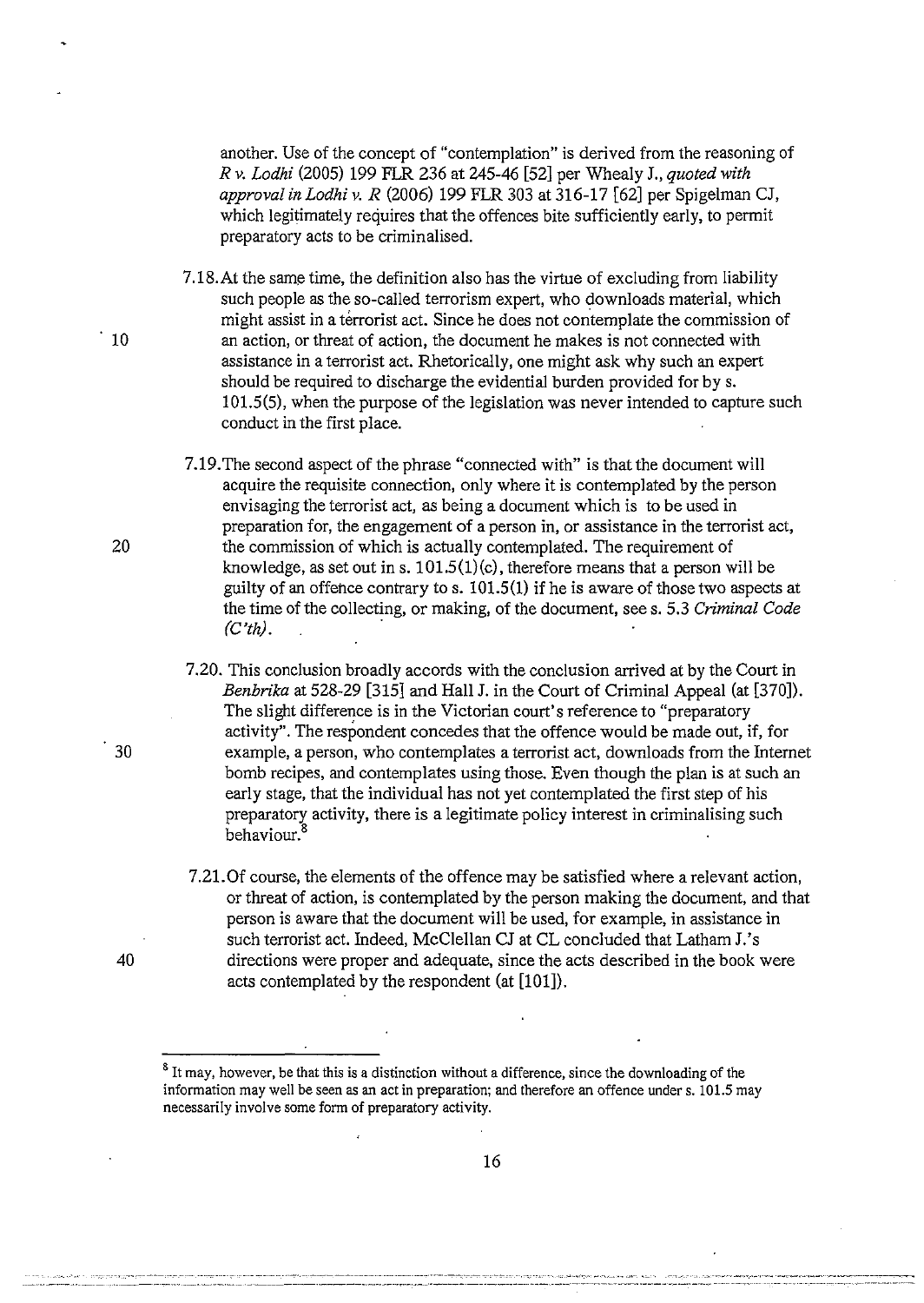7.22.However, the directions given by the learned trial judge do not support the conclusion that the respondent must have contemplated the acts described. For example, her Honour instructed the jury (SU63) (emphasis added):

> [T]he Crown must prove that he was aware that there was the action or threat of action contained within the document and that its purpose, that is *the purpose* if *the action, not his purpose,* but the purpose of the action was of the specified nature in  $(ii)$  and  $(iii)$  and that it would cause the type of harm outlined in (iv).

A perhaps more striking example is found at SU65, SU66 (emphasis added):

I want to remind you again that it is no part of the Crown case on count 1 that the accused made the document intending that other carry out terrorist acts. That is something which arises on count 2, but not on count 1. The offence in count 1 is wholly concerned with the making of the document, whether the document itself contained information that assisted in the commission of terrorist acts, regardless of whether a terrorist act was actually committed, and whether the accused knew about that aspect of the book. So it is all about his knowledge, ladies and gentlemen, his knowledge about the book.

 $\dddotsc$ 

*It does not matter for these purposes whether the accused's own words in the document can be interpreted in some benign way.* You must look at the whole of the document in order to determine whether it contains material that is connected with terrorist actions.

- 30 7.23.In the light of these directions, it cannot be assumed that the jury concluded that the respondent had contemplated the commission of the terrorist acts described. Accordingly, McClellan CJ at CL erred in concluding that the respondent had contemplated the particular acts, and therefore that the document was connected with assistance in a terrorist act.
- 7.24.In closing, the reasoning of McCallum J. can be disposed of quite briefly. Her Honour concluded (at [463]) that the reasoning of Hall J. and the Victorian Court of Appeal in *Benbrika* was flawed because it "erroneously imports a fault element into a physical element of the offence", that "fault element" being the 40 contemplation of the terrorist act. With the greatest of respect, however, this reasoning misapprehends the meaning of physical element versus fault element under the *Criminal Code (C'th).* A physical element does not cease to be a physical element merely because it refers to a person's state of mind. In accordance with s. 4.1(1)(c) *Criminal Code (C'th),* "A physical element of an offence may be ... a circumstance in which conduct, or a result of conduct, occurs." The presence of a particular state of mind can be just such a

10